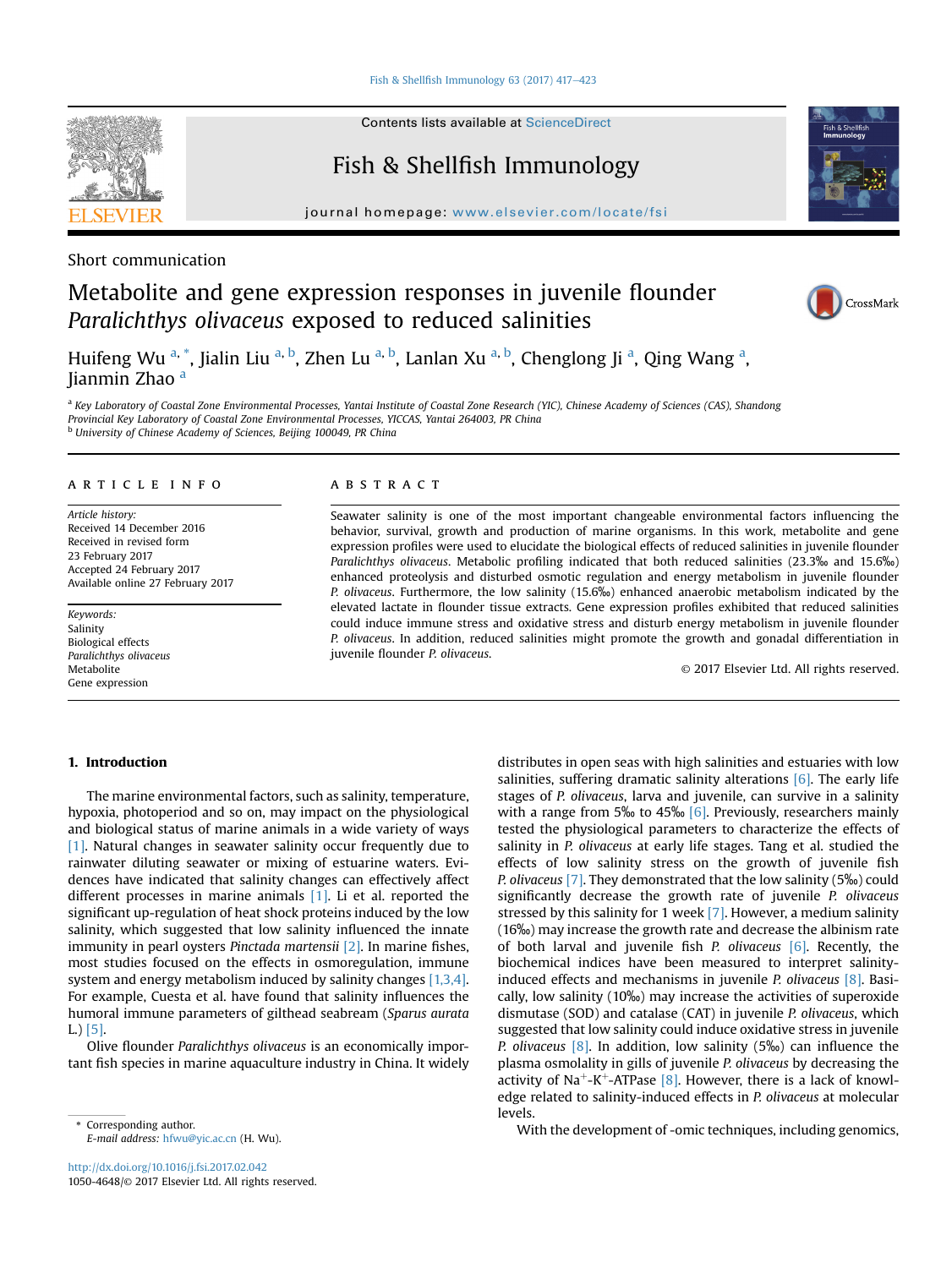<span id="page-1-0"></span>transcriptomics, proteomics and metabolomics, these top-down approaches can be used to explore the global profiles related to the biological alterations induced by environmental stressors in organisms [\[9,10\]](#page-5-0). Researchers can comprehensively profile one type of molecules such as genes, proteins and metabolites and their alterations to characterize the biological effects with highthroughput analysis. Basically, metabolomics focuses on the low molecular weight (<1000 Da) metabolites that are the end products of metabolism in biological samples [\[11\].](#page-5-0) This newly established -omic approach can directly detect the alterations in multiple metabolic pathways. Therefore, it may present a broader view into the stressor-induced effects in marine animals [\[10,12\]](#page-5-0). In this study, the biological responses induced by two reduced salinities (75% and 50% normal salinity) were investigated using metabolic and gene expression profiling to elucidate the biological effects of reduced salinities in juvenile P. olivaceus after exposure for 48 h.

## 2. Materials and methods

### 2.1. Experimental animals and conditions

After breeding for forty days, the juvenile flounder P. olivaceus were purchased from a fish farm in Yantai, China. These fish were acclimatized in aerated normal seawater with a salinity of 31.3‰ for 1 week before reduced salinity exposure. After acclimatization, the healthy fish with similar sizes (length  $4.30 \pm 0.17$  cm, body weight 0.62  $\pm$  0.06 g) were randomly divided into six tanks each containing 10 individual fish in 20 L of seawater. In the reducedsalinity exposure experiment, there were three groups, including control (normal salinity, 31.3‰), medium salinity (23.5‰, prepared from 75% normal seawater and 25% de-ionized water) and low salinity (15.6‰, prepared from 50% normal seawater and 50% deionized water) treatments. There were two replicate tank containers for each of the treatments. The seawater in tank containers was exchanged daily. During the acclimatization and exposure periods, fish were kept at 25 °C under a photoperiod of L12:D12 and the mortality was 0. Ten individual fish in each group were randomly sampled after exposure to reduced salinities for 48 h. These fish samples were flash frozen in liquid nitrogen and ground into powder. Then the powder of each sample was divided into two

#### Table 1

Growth and Development:

Energy metabolism:

Reference:

# tubes and stored at  $-80$  °C before metabolite and RNA extractions. The primers of selected genes for quantification of expressions by qRT-PCR. Gene  $\qquad \qquad$  Forward primer  $(5' - 3')$  $S$  Reverse primer  $(5'-3)$ ) Accession number Immunity: HSP 70 GGACACGATTACAGCAAGGAACTC ACTGGTGCTCATACTCGTCCTTCTCT DQ662230 IFN g TCGCACCAGGCAGGACTTTG AGACACAGGGACAGACAGACCACT AB435093.1 GTTTGGGCATCTCTCTTTTACGAAT Anti-oxidant: SOD GACCTCACTTCAATCCCCACG TTTCCAGCAGTCACATTCCCC EF681883.1

GST TCCTGGCATCCTCTCAGACTTTC AAACTTGCTGAGGGCGGGG EU182592.1 CAT CGTGGGCAAAATGGTTCTCAA ATCTTGTCGGGGCTCGCTTC CAT CG229479.1

IGFBP 4 GCATCAAATACCCGCACACAT TTCTGATCCACACACCAGCACT KF917548.1 IGF 1 CGCATCTCATCCTCTTTCTCCC TGAGAGGGTGTGGCTACAGGAGA AF016922.1 SOX 9 CCTTTCTACCAGGTCAATCCCA GCTGGAGGGGGGAGGTCTGTCTT FJ231468.1

NADH dehydrogenase 
CTACCTACCTACCCCCTTGCTGACATT

CTAACTGCCTATTCAGCCCACTCT

CO229479.1 LDH CTCCAAGGTGGTAATGGTGACTG ACTTGACAATGTTGGGGATGATG CX725614.1 ATP synthase **GCAGAGAATGCCTCCCTCCTTG** CTCCAGCACCGATGAACTTAGC AY316304.1

 $β$ -actin GGAAATCGTGCGTGACATTAAG CCTCTGGACAACGGAACCTCT ADP88939.1

Polar metabolites in ground tissues of juvenile P. olivaceus  $(n = 10$  for each treatment) were extracted by a modified extraction protocol as described previously [\[12\].](#page-5-0) Briefly, the tissue (ca. 100 mg wet weight) was homogenized and extracted in 4 mL  $g^{-1}$  of methanol, 5.25 mL  $g^{-1}$  of water and 2 mL  $g^{-1}$  of chloroform. The methanol/water layer with polar metabolites was transferred to a glass vial and dried in a centrifugal concentrator. The extracts were then re-suspended in 600  $\mu$ L phosphate buffer (100 mM Na<sub>2</sub>HPO<sub>4</sub> and NaH<sub>2</sub>PO<sub>4</sub>, including 0.5 mM TSP, pH 7.0) in  $D_2O$ . The mixture was vortexed and then centrifuged at 3000 g for 5 min at 4  $\degree$ C. The supernatant substance (550  $\mu$ L) was then pipetted into a 5 mm

# 2.3. <sup>1</sup>H NMR spectroscopy

NMR tube prior to NMR analysis.

2.2. Metabolite extraction

Metabolite extracts of juvenile P. olivaceus were analyzed on a Bruker AV 500 NMR spectrometer performed at 500.18 MHz (at 25 °C), as described previously  $[12]$ . All <sup>1</sup>H NMR spectra were phased, baseline-corrected, and calibrated (TSP at 0.0 ppm) manually using TopSpin (version 2.1, Bruker).

### 2.4. Spectral pre-processing and multivariate data analysis

All one dimensional  ${}^{1}H$  NMR spectra were converted to a data matrix using the custom-written ProMetab software in Matlab version 7.0 (V7.0, the Mathworks Inc., Natwick, USA) [\[12\]](#page-5-0). Each spectrum was segmented into bins with a width of 0.005 ppm between 0.2 and 10.0 ppm. The bins of residual water peak between 4.70 and 5.20 ppm were excluded from all the NMR spectra. The total spectral area of the remaining bins was normalized to unity to facilitate the comparison between the spectra. All the NMR spectra were generalized log transformed (glog) with a transformation parameter  $\lambda = 2.0 \times 10^{-7}$  to stabilize the variance across the spectral bins and to increase the weightings of the less intense peaks [\[13\].](#page-5-0) The NMR spectral data were mean-centered before principal components analysis (PCA).

The supervised multivariate data analysis methods, partial least squares discriminant analysis (PLS-DA) and orthogonal projection to latent structure with discriminant analysis (OPLS-DA), were then sequentially used to uncover and extract the statistically significant

| Abbreviations: CAT, catalase; GST, glutathione S-transferase; HSP 70, heat shock protein 70; IFN $\gamma$ , interferon $\gamma$ ; IGF 1, insulin-like growth factor 1; IGFBP 4, insulin-like growth |  |
|-----------------------------------------------------------------------------------------------------------------------------------------------------------------------------------------------------|--|
| factor binding protein 4; IL 6, interleukin 6; LDH, lactate dehydrogenase; SOD, superoxide dismutase and SOX 9, Sry-related high mobility group box 9.                                              |  |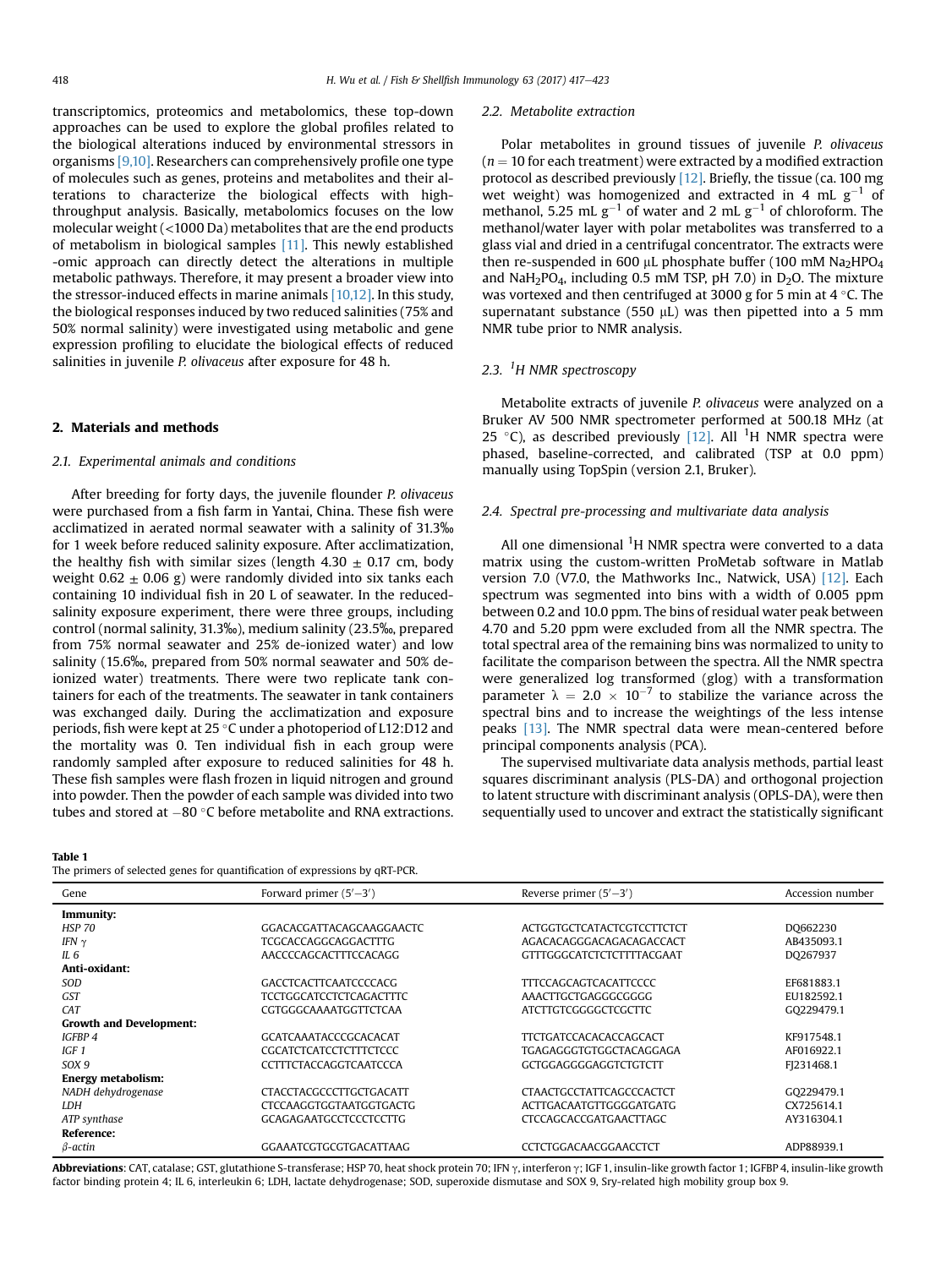<span id="page-2-0"></span>metabolite variations between control and reduced salinity-treated samples. The results were visualized in terms of scores plots to show the classifications and corresponding loadings plots to show the NMR spectral variables contributing to the classifications. The model coefficients were calculated from the coefficients incorporating the weight of the variables in order to enhance interpretability of the model. Then metabolic differences responsible for the classifications between control and reduced salinity-treated groups could be detected in the coefficient-coded loadings plots. The coefficient plots were generated by using MATLAB with an in-house developed program and were color-coded with absolute value of coefficients (r). A hot color (i.e., red) corresponds to the metabolites with highly positive/negative significances in discriminating between groups, while a cool color (i. e. blue) corresponds to no significance. The correlation coefficient was determined according to the test for the significance of the Pearson's product-moment correlation coefficient. The validation of each model was conducted using 10-fold cross validation and the cross-validation parameter  $Q^2$  was calculated, and an additional validation method, permutation test (permutation number  $= 200$ ), was also conducted in order to evaluate the validity of the PLS-DA models. The  $R^2$  in the permutated plot described how well the data fit the derived model, whereas  $Q^2$  describes the predictive ability of the derived model and provides a measure of the model quality. If the maximum value of  $Q^2$  max from the permutation test was smaller than or equal to the  $Q^2$  of the real model, the model was regarded as a predictable model. Similarly, the  $\mathbb{R}^2$  value and difference between the  $\mathbb{R}^2$  and  $\mathbb{Q}^2$ were used to evaluate the possibility of over-fitted models [\[14\].](#page-5-0) Metabolites were assigned following the tabulated chemical shifts and by using the software, Chenomx (Evaluation Version, Chenomx Inc., Edmonton, Alberta, Canada).

## 2.5. RNA extraction and quantitation of gene expressions

In this study, twelve genes related to diverse functions were selected for the quantification of mRNA expression in juvenile flounder P. olivaceus samples [\(Table 1](#page-1-0)). These genes were basically divided into four classes, including immunity, anti-oxidant, growth and development, and energy metabolism. As a member of heat shock protein (HSP) family, HSP 70 plays an important role in the immune response by functioning as a chaperone in immune system [\[15\]](#page-5-0). Both interferon  $\gamma$  (IFN  $\gamma$ ) and interleukin 6 (IL 6) are involved in immune and inflammatory responses in fishes [\[16\]](#page-5-0). In fishes, the insulin-like growth factor (IGF) system plays a crucial role in stimulating cell growth, differentiation, metabolism and reproduction, while insulin-like growth factor binding proteins (IGFBPs) are present in various biological fluids, regulating the availability of IGFs to the IGF receptors [\[17\].](#page-5-0) Sry-related high mobility group box 9 (SOX 9) is one of the most important transcription factors in gonadal differentiation in vertebrates [\[18\]](#page-6-0). As known anti-oxidative enzymes, superoxide dismutase (SOD, EC 1.15.1.1), glutathione Stransferases (GST, EC 2.5.1.18) and catalase (CAT, EC 1.11.1.6) are usually used as scavengers for reactive oxidative species (ROS) to reduce oxidative stress in organisms [\[19\].](#page-6-0) NADH dehydrogenase, lactate dehydrogenase (LDH) and ATP synthase are three known enzymes involved in energy metabolism. In this work, the expression levels of these representative genes were measured by qRT-PCR to test the effects of reduced salinities in juvenile flounder P. olivaceus.

Total RNA from juvenile P. olivaceus was extracted following the manufacturer's directions (Invitrogen, LifeTechnologies, Carlsbad, CA, USA), and the first-strand cDNA was synthesized according to M-MLV RT Usage information (Promega, Madison, WI, USA). Genespecific primers employed for quantification of selected mRNA expression were listed in [Table 1.](#page-1-0) The fluorescent real-time quantitative PCR amplifications were carried out in triplicate in a total volume of 50  $\mu$ L containing 25  $\mu$ L of 2  $\times$  SYBR Premix Ex Taq<sup>TM</sup> (TaKaRa), 1.0 µL of 50  $\times$  ROX Reference DYE II, 12.0 µL of DEPCtreated H<sub>2</sub>O, 1.0  $\mu$ L of each primer, 10.0  $\mu$ L of 1:20 diluted cDNA. The fluorescent real-time quantitative PCR program was as following: 50 °C for 2 min and 95 °C for 10 min, followed by 40 cycles of 94 °C for 15 s, 58 °C for 45 s, 72 °C for 30 s. Dissociation curve analysis of amplification products was performed at the end of each PCR to confirm that only one PCR product was amplified and detected. After the PCR program, data were analyzed with the ABI



Fig. 1. Typical <sup>1</sup>H NMR spectra of tissue extracts of juvenile flounder P. olivaceus from the control (normal salinity, A), 75% normal salinity (23.5‰, B) and 50% normal salinity treatments (15.6‰, C). Keys: (1) Cholate, (2) Isoleucine, (3) Leucine, (4) Valine, (5) Ethanol, (6) Lactate, (7) Threonine, (8) Alanine, (9) Unknown 1 (1.48 ppm), (10). Arginine, (11) Acetate, (12) N-Acetylglutamate, (13) Glutamate, (14) Glutamine, (15) Succinate, (16) Aspartate, (17) Dimethylamine, (18) Asparagine, (19) Creatine phosphate, (20) Malonate, (21) Choline, (22) Phosphocholine, (23) Trimethylamine N-oxide, (24) Taurine, (25) Glycine, (26) Sarcosine, (27) Myo-inositol, (28)  $\beta$ -Glucose, (29)  $\alpha$ -Glucose, (30) Unknown 2 (5.65 ppm), (31) Unknown 2 (5.98 ppm) (32) AMP, (33) ATP, (34) Fumarate, (35) Tyrosine, (36) Histidine and (37) Phenylalanine.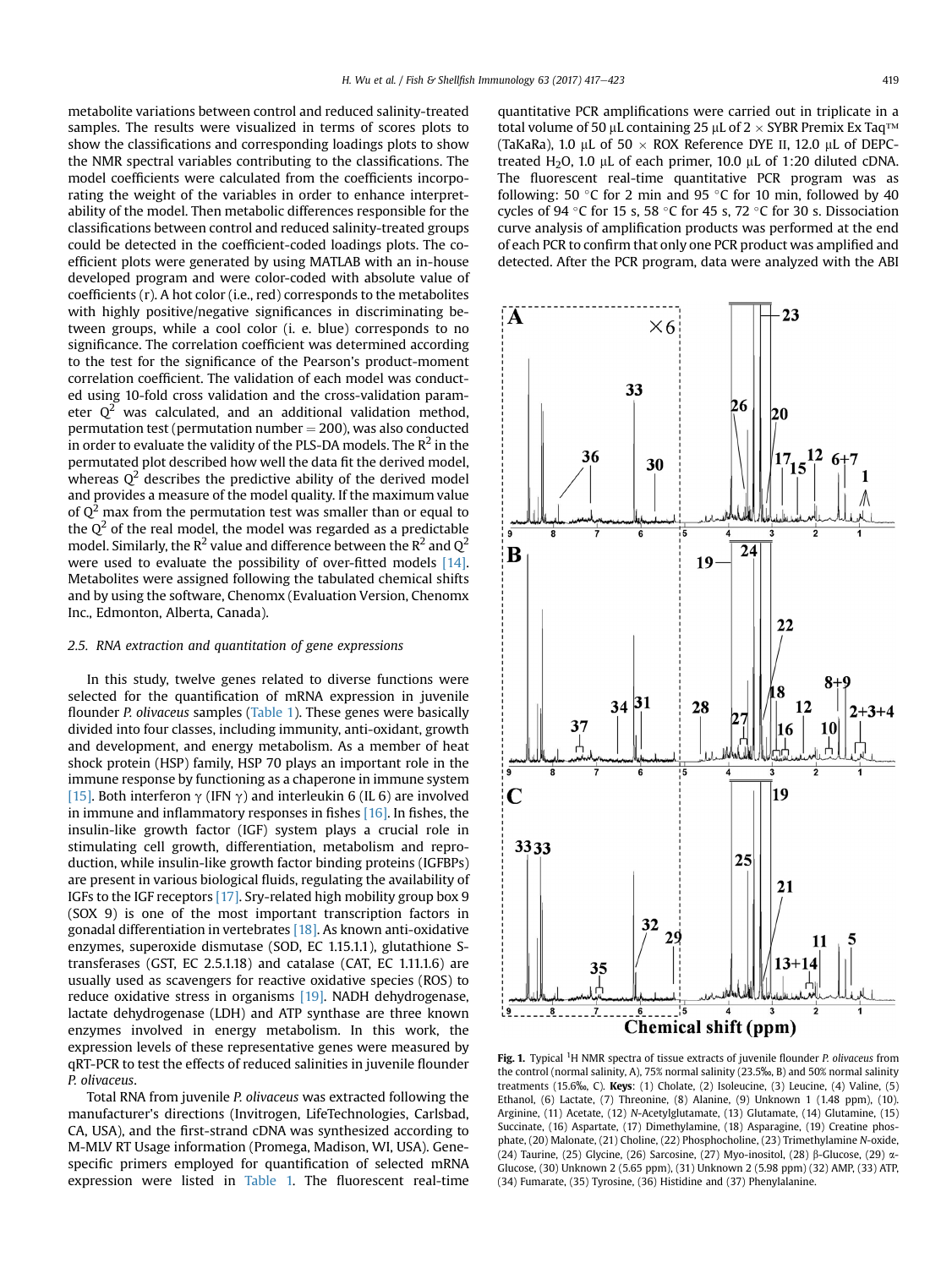7500 SDS software (Applied Biosystems). To maintain consistency, the baseline was set automatically by the software. The comparative CT method (2<sup>- $\Delta\Delta CT$ </sup> method) was used to analyze the relative expression level of the genes [\[20\]](#page-6-0). One way analysis of variance (ANOVA) with Tukey's test was performed on gene expression levels between control and reduced salinity-treated groups. A P value less than 0.05 was considered statistically significant. The Minitab software (Version 15, Minitab Inc., USA) was used for the statistical analysis.

## 3. Results and discussion

[Fig. 1](#page-2-0) presents the typical  ${}^{1}$ H NMR spectra of tissue extracts of juvenile flounder P. olivaceus from the control (normal salinity, 31.3‰), medium (75% normal salinity, 23.5‰) and low (50% normal salinity, 15.6‰). Several metabolite classes were identified, including amino acids (branched chain amino acids: valine, leucine and isoleucine, threonine, alanine, aspartate, glutamate, glutamine, phenylalanine, etc.), energy storage compounds (AMP, ATP and glucose), intermediates in Krebs cycle (succinate and fumarate), organic acids (cholate and molonate) and osmolytes (dimethylamine, taurine and trimethylamine N-oxide). Visibly, the NMR spectra ([Fig. 1\)](#page-2-0) are dominated by an amine oxide, trimethylamine N-oxide (3.27 ppm), which is a common metabolite used as an osmolyte in marine fishes [\[21\].](#page-6-0) Principal components analysis (PCA) was conducted on the NMR spectral data from control, medium salinity (23.5‰) and low salinity (15.6‰) treatments. PCA resulted in significant ( $P < 0.05$ ) separations between control and reduced salinity-treated groups (data not shown), which demonstrated the significant metabolic responses induced by reduced salinities in juvenile flounder P. olivaceus. However, no significant  $(P > 0.05)$  separation between the medium salinity- and low salinity-treated groups was found, suggesting that these two reduced salinities induced similar biological effects in juvenile flounder P. olivaceus.

Further OPLS-DA was performed on the NMR spectral data from control and each reduced salinity-treated group (Fig. 2). Obviously, OPLS-DA resulted in clear classifications between control and reduced salinity-treated groups (Fig. 2A and D), respectively, with reliable  $Q^2$  values (>0.5). From the loading plot (Fig. 2B), the medium induced significant ( $P < 0.05$ ) increases in arginine, glutamate, dimethylamine, glycine, ATP and an unknown metabolite (3.48 ppm), and decreases in phosphocholine, taurine and sarcosine. In the low salinity-treated flounder samples, these metabolites, including arginine, glutamate, dimethylamine, glycine, ATP, phosphocholine, taurine and sarcosine were similarly altered (Fig. 2D), which confirmed these two reduced salinities induced similar biological effects in juvenile flounder P. olivaceus. However, two differentially altered metabolites were observed in the low salinity-treated flounder samples. In particular, lactate was



Fig. 2. OPLS-DA scores derived from <sup>1</sup>H NMR spectra of the tissue extracts from juvenile flounder P. olivaceus from control (normal salinity, 31.3‰) (+) and reduced salinity treatments (**m**), (A) control Vs. 75% normal salinity (23.5‰) treatment and (C) control Vs. 50% normal salinity (15.6‰) treatment and corresponding coefficient plots (B) and (D). The color map shows the significance of metabolite variations between the two classes (control and reduced salinity treatments). Peaks in the positive direction indicate metabolites that are more abundant in the reduced salinity treatments. Consequently, metabolites that are more abundant in control group are presented as peaks in the negative direction. Keys: (1) Arginine, (2) Glutamate, (3) Dimethylamine, (4) Phosphocholine, (5) Taurine, (6) Unknown 1 (3.48 ppm), (7) Glycine, (8) Sarcosine, (9) ATP, (10) Lactate and (11) Unknown 2 (1.48 ppm).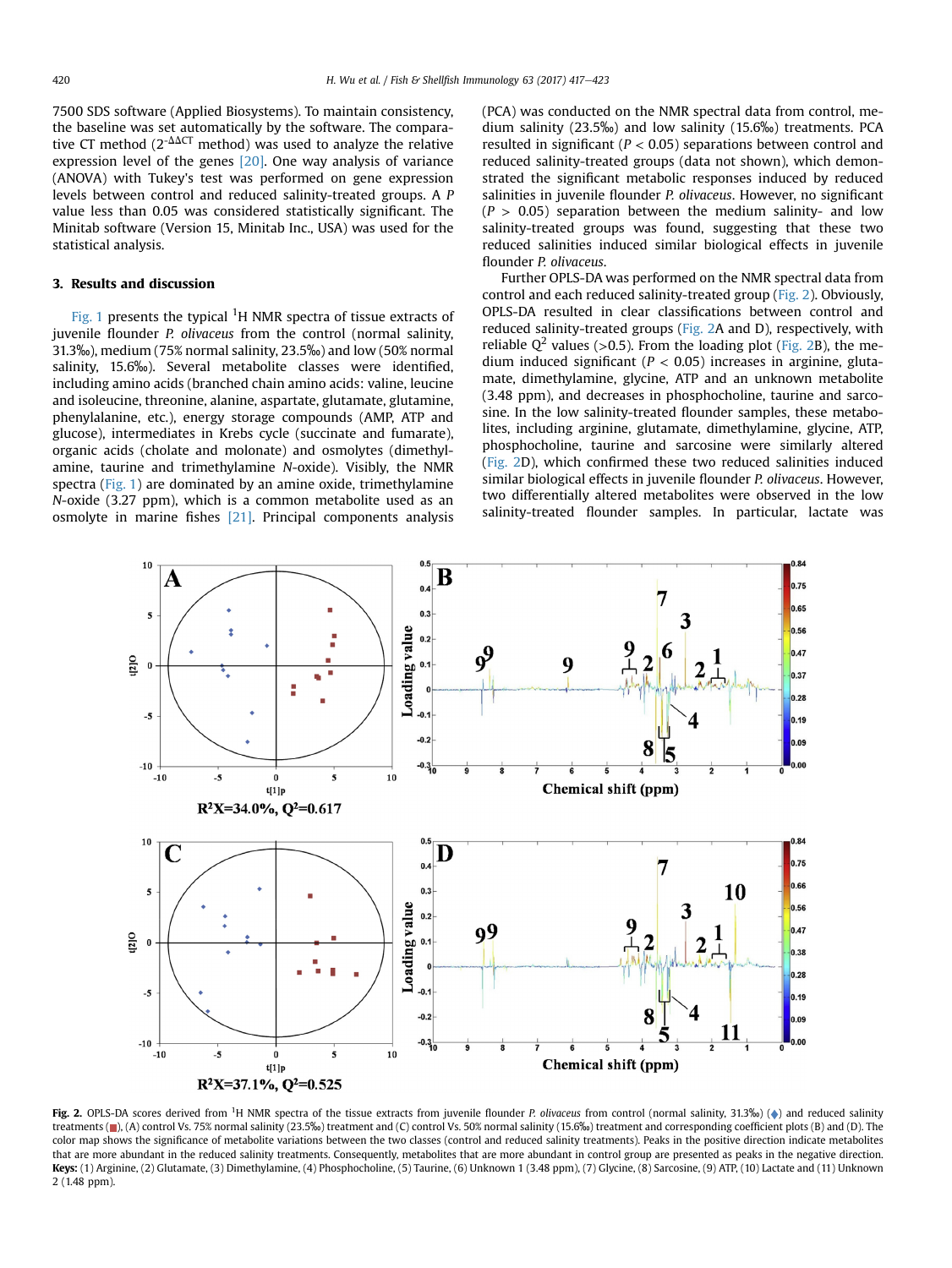<span id="page-4-0"></span>elevated, whereas an unknown metabolite (1.48 ppm) was depleted.

In both reduced salinity treatments, several amino acids including arginine, glutamate and glycine were significantly elevated, which indicated the disruption of amino acid metabolism induced by reduced salinities (23.5‰ and 15.6‰). This is consistent with the enhanced proteolysis that is a known adverse effect of some toxicants, such as diazinon, in marine fishes [\[22\].](#page-6-0) Sarcosine is an intermediate and byproduct in glycine synthesis and degradation. As an amino acid derivative, it can be metabolized to glycine by the enzyme, sarcosine dehydrogenase, and is naturally found in muscles. Interestingly, the elevated glycine and depleted sarcosine were consistently observed in both reduced salinity treatments. It seemed that reduced seawater salinities might promote the conversion of sarcosine to glycine in juvenile flounder P. olivaceus. Both dimethylamine and taurine are known organic osmolytes in marine organisms, regulating their intracellular osmolarity with their environment [\[9,12\]](#page-5-0). The reduced salinities could induce hypoosmotic stress and therefore disturbed the osmolarity between juvenile flounder P. olivaceus and the seawater, resulting in decreased taurine. The increased concentration of dimethylamine might be used to compensate the decreased osmolyte, taurine. In



Fig. 3. Expression levels of HSP 70, IFN  $\gamma$ , IL 6, IGFBP 4, IGF 1, SOX 9, SOD, GST, CAT, NADH dehydrogenase, LDH and ATP synthase mRNAs relative to  $\beta$ -actin by qPCR in whole soft tissues of P. olivaceus after exposure to reduced salinities for 48 h. Statistical significances ( $P < 0.05$ , \* and  $P < 0.01$ , \*\*) between control and reduced salinity treatments were determined by one-way ANOVA. The symbol '#' means that the P value determined by one-way ANOVA approaches 0.05. Abbreviations: CAT, catalase; GST, glutathione Stransferase; HSP 70, heat shock protein 70; IFN  $\gamma$ , interferon  $\gamma$ ; IGF 1, insulin-like growth factor 1; IGFBP 4, insulin-like growth factor binding protein 4; IL 6, interleukin 6; LDH, lactate dehydrogenase; SOD, superoxide dismutase and SOX 9, Sry-related high mobility group box 9.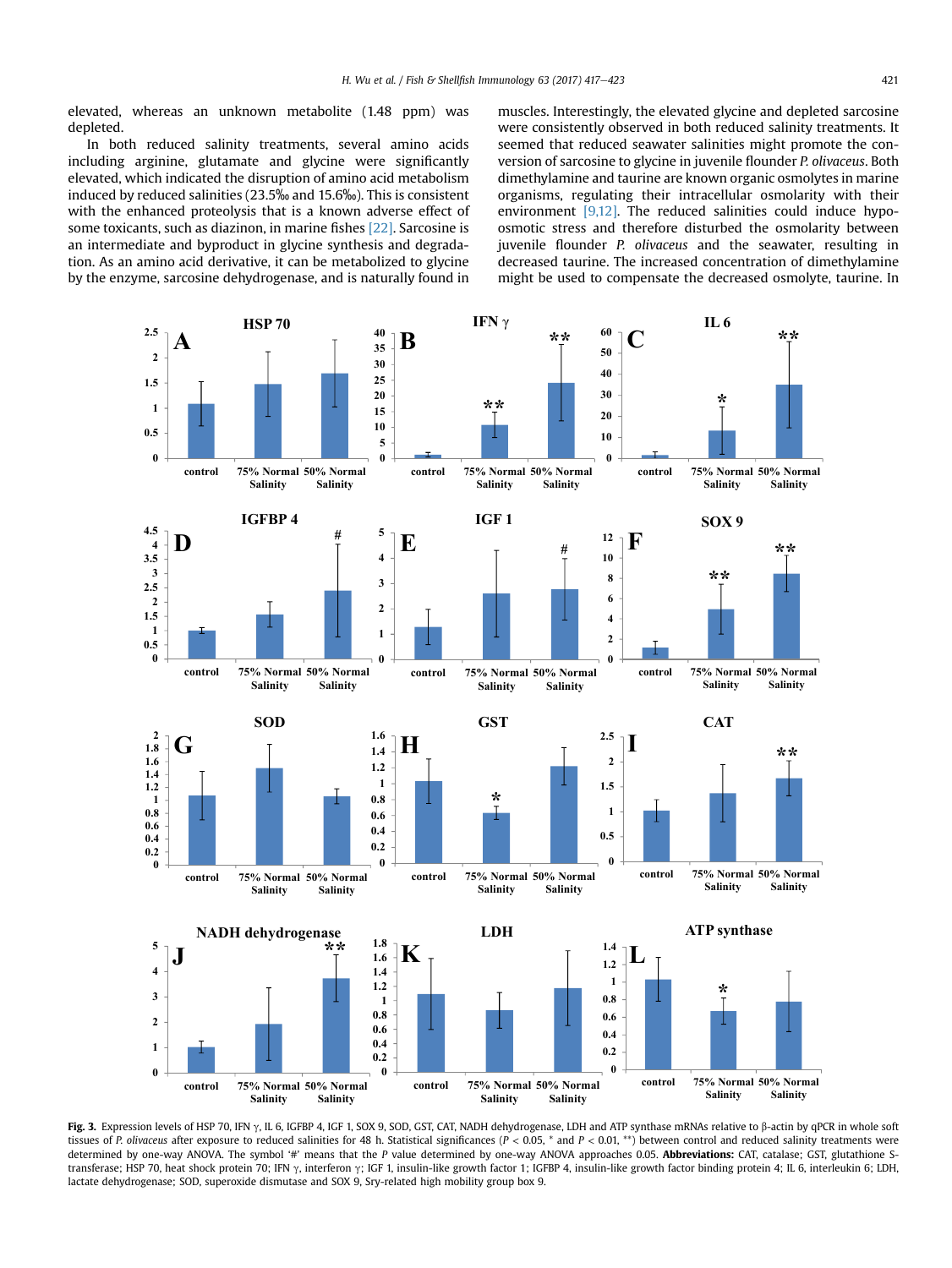<span id="page-5-0"></span>one known metabolic pathway involved in energy metabolism, phosphocholine is synthesized in the reaction catalyzed by choline kinase, converting ATP and choline into phosphocholine and ADP. In the reduced salinity-treated juvenile flounder P. olivaceus samples, phosphocholine and ATP were significantly decreased and increased, respectively, which implied the inhibited conversion of ATP and choline to phosphocholine and ADP. This probably meant that the juvenile flounder P. olivaceus reserve a high concentration of ATP to cope with the hypoosmotic stress induced by these two reduced salinities. In the low salinity-treated juvenile flounder P. olivaceus samples, the elevated lactate indicated the enhanced anaerobic metabolism caused by the low salinity.

After exposure to reduced salinities for 48 h, both IFN  $\gamma$  and IL 6 were significantly ( $P < 0.05$ ) up-regulated ([Fig. 3](#page-4-0)B and C). In a previous work, the Edwardsiella tarda infection similarly upregulated the mRNA expression levels of IFN  $\gamma$  and IL 1 $\beta$  in flounder P. olivaceus. Therefore, the up-regulation of IFN  $\gamma$  and IL 6 suggested that reduced salinities might induce immune stress in reduced salinity-treated juvenile flounder P. olivaceus samples. This meant that the low salinity induced more severe immune stress in juvenile P. olivaceus. In the low salinity (15.6‰) treatment, both IGF 1 and IGFBP 4 were up-regulated with P values approaching 0.05 ([Fig. 3](#page-4-0)D and E), which implied that the low salinity (15.6‰) could stimulate the growth of juvenile flounder P. olivaceus. Zhang et al. reported the highest growth rate of juvenile flounder P. olivaceus at a seawater salinity ~19‰ that was close to the low salinity (15.6‰) used in this study [\[23\]](#page-6-0). In another work, Wang found that the salinity at 16‰ increased the growth rate of juvenile fish P. olivaceus as well  $[6]$ . The significant ( $P < 0.01$ ) up-regulation of SOX 9 [\(Fig. 3F](#page-4-0)) exhibited the promoted gonadal differentiation in juvenile flounder P. olivaceus exposed to reduced salinities. Among the genes of antioxidant enzymes, GST was significantly down-regulated in the medium salinity (23.3‰) treatment [\(Fig. 3H](#page-4-0)). In a previous study, the GST activity was also decreased in clam Ruditapes philippinarum under this hyposaline condition that could induce oxidative stress in clams and resulted in redox balance alterations [\[19\]](#page-6-0). In the low salinity (15.6‰) treatment, CAT was significantly ( $P < 0.05$ ) upregulated [\(Fig. 3I](#page-4-0)), which confirmed the oxidative stress caused by the low salinity in juvenile flounder P. olivaceus. This finding was consistent with the tested CAT activity in juvenile flounder P. olivaceus under a similar hyposaline condition reported by Guo et al. [8]. As a flavoprotein, NADH dehydrogenase contains ironsulfur centers and is involved in both energy metabolism and production of reactive oxygen species in mitochondria [\[24\].](#page-6-0) The low salinity (15.6‰) induced significant up-regulation of NADH dehydrogenase [\(Fig. 3J](#page-4-0)), which indicated the disturbed energy metabolism and oxidative stress in juvenile flounder P. olivaceus induced by the low salinity. The expression levels of ATP synthase were down-regulated in both reduced salinity-treated groups, with or without statistical significance ([Fig. 3](#page-4-0)L). Interestingly, the amounts of ATP in juvenile flounder P. olivaceus were increased in both reduced salinity treatments. The disparity between ATP synthase mRNA and ATP, was not surprising, since mRNA expression means the tendency of the corresponding encoded protein which does not always happen due to the posttranscriptional and posttranslational modifications [\[25\].](#page-6-0) ATP synthase is an important enzyme involved in energy metabolism through the synthesis of ATP. As the end product of ATP synthase, therefore, ATP concentrations did not correlate well with the expression levels of ATP synthase.

In summary, the biological effects of reduced salinities were characterized by metabolite and gene expression responses in juvenile flounder Paralichthys olivaceus. Basically, metabolic responses indicated that both reduced salinities (23.3‰ and 15.6‰) enhanced proteolysis and disturbed osmotic regulation and energy

metabolism in juvenile flounder P. olivaceus. Especially, the low salinity (15.6‰) enhanced anaerobic metabolism as well, marked by the elevated lactate in juvenile flounder P. olivaceus. Based on the expression profiles of selected genes, reduced salinities could induce immune stress and oxidative stress and disturb energy metabolism in juvenile flounder P. olivaceus. In addition, reduced salinities could promote the growth and gonadal differentiation in juvenile flounder P. olivaceus. Overall, this work demonstrates that metabolite and gene expression profiles can be used to elucidate the adverse effects of reduced salinities in juvenile flounder P. olivaceus.

## Acknowledgments

This work was supported by NSFC (41676114), the Key Project from National Key Basic Research Program of China (2015CB453303) and Natural Science Foundation of Shandong Province (No. JQ201310). We thank Prof. Mark Viant (School of Bioscience, The University of Birmingham) for the use of ProMetab software.

## References

- [1] [T.J. Bowden, Modulation of the immune system of](http://refhub.elsevier.com/S1050-4648(17)30114-6/sref1) fish by their environment, Fish Shellfi[sh Immunol 25 \(2008\) 373](http://refhub.elsevier.com/S1050-4648(17)30114-6/sref1)-[383.](http://refhub.elsevier.com/S1050-4648(17)30114-6/sref1)
- [2] [J. Li, Y. Zhang, Y. Liu, Y. Zhang, S. Xiao, Z. Yu, Co-expression of heat shock](http://refhub.elsevier.com/S1050-4648(17)30114-6/sref2) [protein \(HSP\) 40 and HSP70 in](http://refhub.elsevier.com/S1050-4648(17)30114-6/sref2) Pinctada martensii response to thermal, low [salinity and bacterial challenges, Fish Shell](http://refhub.elsevier.com/S1050-4648(17)30114-6/sref2)fish Immunol 48 (2016) 239-[243](http://refhub.elsevier.com/S1050-4648(17)30114-6/sref2).
- [3] [S.C. Birrer, T.B.H. Reusch, O. Roth, Salinity change impairs pipe](http://refhub.elsevier.com/S1050-4648(17)30114-6/sref3)fish immune defence, Fish Shellfish Immunol 33 (2012)  $1238-1248$ .
- [4] [J.F. Taylor, M.P. Needham, B.P. North, A. Morgan, K. Thompson, H. Migaud, The](http://refhub.elsevier.com/S1050-4648(17)30114-6/sref4) infl[uence of ploidy on saltwater adaptation, acute stress response and im](http://refhub.elsevier.com/S1050-4648(17)30114-6/sref4)[mune function following seawater transfer in non-smolting rainbow trout.](http://refhub.elsevier.com/S1050-4648(17)30114-6/sref4) [Gen. Comp, Endocr 152 \(2007\) 314](http://refhub.elsevier.com/S1050-4648(17)30114-6/sref4)-[325.](http://refhub.elsevier.com/S1050-4648(17)30114-6/sref4)
- [5] [A. Cuesta, R. Laiz-Carrion, M.P.M. del Rio, J. Meseguer, J.M. Mancera,](http://refhub.elsevier.com/S1050-4648(17)30114-6/sref5) M.A. Esteban, Salinity infl[uences the humoral immune parameters of gilthead](http://refhub.elsevier.com/S1050-4648(17)30114-6/sref5) seabream (Sparus aurata L.), Fish Shellfi[sh Immunol 18 \(2005\) 255](http://refhub.elsevier.com/S1050-4648(17)30114-6/sref5)-[261.](http://refhub.elsevier.com/S1050-4648(17)30114-6/sref5)
- [6] [H. Wang, Effects of salinity on growth, survival rate and albinism rate of the](http://refhub.elsevier.com/S1050-4648(17)30114-6/sref6) larvae and juveniles of Paralichthys olivaceus [\(In Chinese\), Oceanol. Limnol. Sin](http://refhub.elsevier.com/S1050-4648(17)30114-6/sref6) [28 \(1997\) 399](http://refhub.elsevier.com/S1050-4648(17)30114-6/sref6)-[405](http://refhub.elsevier.com/S1050-4648(17)30114-6/sref6).
- [7] [X. Tang, G. Huang, J. Li, X. Zhang, Effects of low salinity stress on growth of](http://refhub.elsevier.com/S1050-4648(17)30114-6/sref7) juvenile Paralichthys olivaceus [\(In Chinese\), South Chin. Fish. Sci. 8 \(2012\)](http://refhub.elsevier.com/S1050-4648(17)30114-6/sref7)  $10 - 16$  $10 - 16$ .
- [8] [Q. Guo, Y. Wang, W. Li, Combined effects of temperature and salinity on the](http://refhub.elsevier.com/S1050-4648(17)30114-6/sref8) [physiological osmotic induction and antioxidant responses in the juvenile](http://refhub.elsevier.com/S1050-4648(17)30114-6/sref8) Japanese flounder (Paralichthys olivaceus[\) \(In Chinese\), Acta Hydrobiol. Sin. 38](http://refhub.elsevier.com/S1050-4648(17)30114-6/sref8)  $(2014)$  58-[67](http://refhub.elsevier.com/S1050-4648(17)30114-6/sref8).
- [9] [T.D. Williams, H. Wu, E. Santos, J. Ball, I. Katsiadaki, M.M. Brown, P. Baker,](http://refhub.elsevier.com/S1050-4648(17)30114-6/sref9) [F. Ortega, F. Falciani, J.A. Craft, C.R. Tyler, J.K. Chipman, M.R. Viant, Hepatic](http://refhub.elsevier.com/S1050-4648(17)30114-6/sref9) [transcriptomic and metabolomic responses in the stickleback \(](http://refhub.elsevier.com/S1050-4648(17)30114-6/sref9)Gasterosteus aculeatus[\) exposed to environmentally relevant concentrations of dibenzan](http://refhub.elsevier.com/S1050-4648(17)30114-6/sref9)thracene, Environ. Sci. Technol.  $43$  (2009) 6341-[6348.](http://refhub.elsevier.com/S1050-4648(17)30114-6/sref9)
- [10] H. Wu, W.-X. Wang, Tissue-specifi[c toxicological effects of cadmium in green](http://refhub.elsevier.com/S1050-4648(17)30114-6/sref10) mussel (Perna viridis[\): nuclear magnetic resonance-based metabolomics](http://refhub.elsevier.com/S1050-4648(17)30114-6/sref10) [study, Environ. Toxicol. Chem. 30 \(2011\) 806](http://refhub.elsevier.com/S1050-4648(17)30114-6/sref10)-[812](http://refhub.elsevier.com/S1050-4648(17)30114-6/sref10).
- [11] [J.C. Lindon, J.K. Nicholson, E. Holmes, J.R. Everett, Metabonomics: metabolic](http://refhub.elsevier.com/S1050-4648(17)30114-6/sref11) [processes studied by NMR spectroscopy of bio](http://refhub.elsevier.com/S1050-4648(17)30114-6/sref11)fluids. Concepts Magn, Reson 12  $(2000)$   $289 - 320$  $289 - 320$ .
- [12] [X. Liu, C. Ji, J. Zhao, Q. Wang, F. Li, H. Wu, Metabolic pro](http://refhub.elsevier.com/S1050-4648(17)30114-6/sref12)filing of the tissuespecific responses in mussel [Mytilus galloprovincialis](http://refhub.elsevier.com/S1050-4648(17)30114-6/sref12) towards Vibrio harveyi challenge, Fish Shellfi[sh Immunol 39 \(2014\) 372](http://refhub.elsevier.com/S1050-4648(17)30114-6/sref12) $-377$ .
- [13] [H.M. Parsons, C. Ludwig, U.L. Gunther, M.R. Viant, Improved classi](http://refhub.elsevier.com/S1050-4648(17)30114-6/sref13)fication [accuracy in 1- and 2-dimensional NMR metabolomics data using the variance](http://refhub.elsevier.com/S1050-4648(17)30114-6/sref13) [stabilising generalised logarithm transformation, BMC Bioinforma. 8 \(2007\)](http://refhub.elsevier.com/S1050-4648(17)30114-6/sref13) [234](http://refhub.elsevier.com/S1050-4648(17)30114-6/sref13).
- [14] [J. Feng, J. Li, H. Wu, Z. Chen, Metabolic responses of HeLa cells to silica](http://refhub.elsevier.com/S1050-4648(17)30114-6/sref14) [nanoparticles by NMR-based metabolomic analyses, Metabolomics 9 \(2013\)](http://refhub.elsevier.com/S1050-4648(17)30114-6/sref14) [874](http://refhub.elsevier.com/S1050-4648(17)30114-6/sref14)-886
- [15] [J. Qi, X. Liu, J. Liu, H. Yu, W. Wang, Z. Wang, Q. Zhang, Molecular character](http://refhub.elsevier.com/S1050-4648(17)30114-6/sref15)[ization of heat shock protein 70 \(HSP 70\) promoter in Japanese](http://refhub.elsevier.com/S1050-4648(17)30114-6/sref15) flounder (Paralichthys olivaceus[\), and the association of Pohsp70 SNPs with heat](http://refhub.elsevier.com/S1050-4648(17)30114-6/sref15)resistant trait, Fish Shellfi[sh Immunol 39 \(2014\) 503](http://refhub.elsevier.com/S1050-4648(17)30114-6/sref15)-[511](http://refhub.elsevier.com/S1050-4648(17)30114-6/sref15).
- [16] [U. Yanuhar, Effects of pigment-protein fraction from](http://refhub.elsevier.com/S1050-4648(17)30114-6/sref16) Nannocloropsis oculata on TNFa [and IL-6 which act as an anti-In](http://refhub.elsevier.com/S1050-4648(17)30114-6/sref16)flammatory against viral nervous [necrosis \(VNN\) infection, Proc. Chem. 14 \(2015\) 437](http://refhub.elsevier.com/S1050-4648(17)30114-6/sref16)-[443](http://refhub.elsevier.com/S1050-4648(17)30114-6/sref16).
- [17] [Y.H. Choi, K.-W. Kimb, H.-S. Hanb, T.J. Namc, B.-J. Lee, Dietary](http://refhub.elsevier.com/S1050-4648(17)30114-6/sref17) Hizikia fusiformis [glycoprotein-induced IGF-I and IGFBP-3 associated to somatic growth, poly](http://refhub.elsevier.com/S1050-4648(17)30114-6/sref17)[unsaturated fatty acid metabolism, and immunity in juvenile olive](http://refhub.elsevier.com/S1050-4648(17)30114-6/sref17) flounder